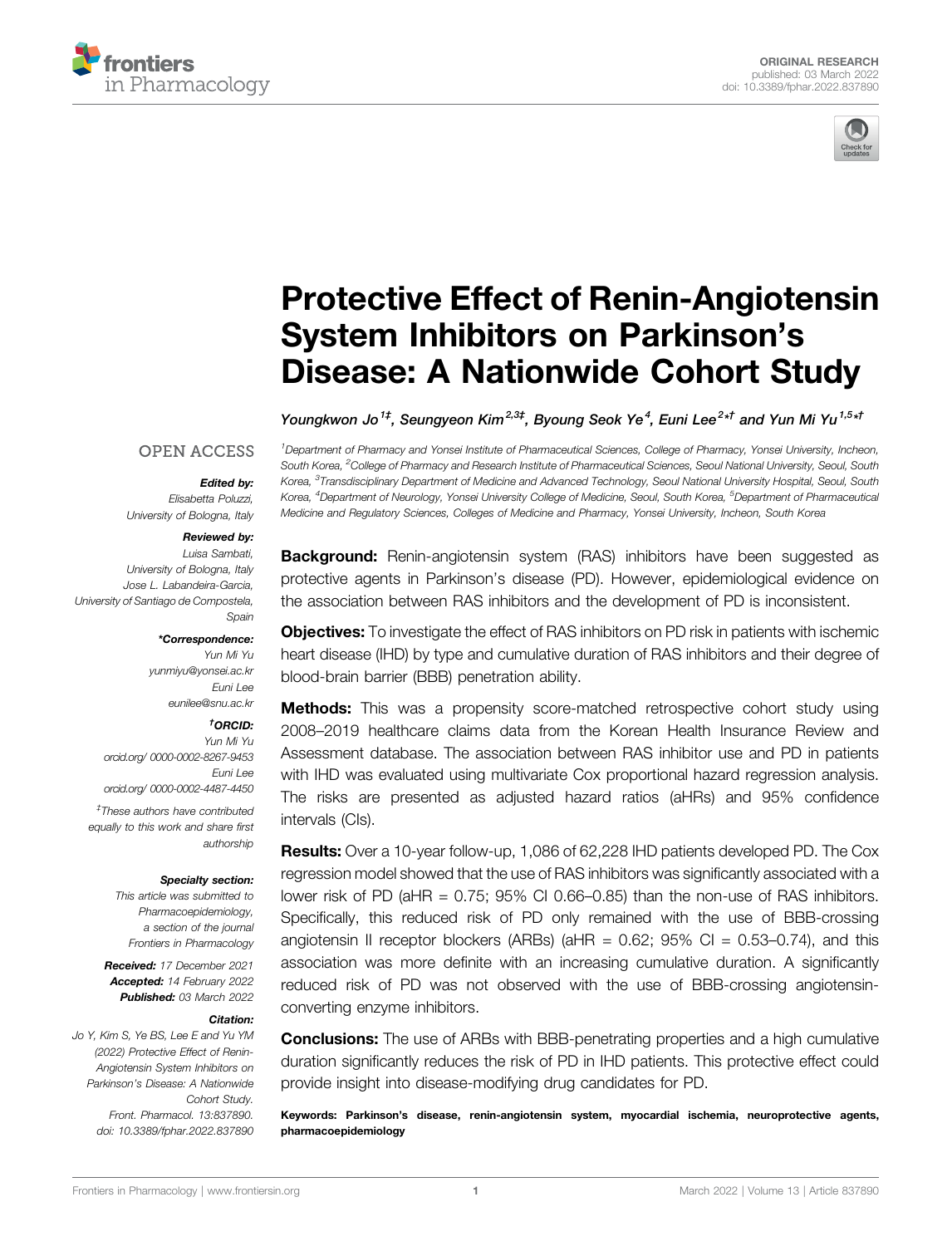## INTRODUCTION

Parkinson's disease (PD) is the second most common neurodegenerative disease, and the worldwide prevalence was reported as 1% in people aged ≥60 years [\(Tysnes and Storstein,](#page-10-0) [2017](#page-10-0)). PD is pathogenetically characterized by a gradual loss of dopaminergic neurons from the substantia nigra pars to the striatum, resulting in reduction of dopamine to the striatum ([Samii et al., 2004](#page-10-1); [Connolly and Lang, 2014\)](#page-9-0). Despite the effective symptomatic treatment for PD by restoring the dopamine level or activating the receptors, multiple trials to discover disease-modifying therapy have failed in the clinical phase ([Kalia et al., 2015\)](#page-9-1). As PD has traditionally been regarded irreversible, there is a growing number of unmet therapeutic need to delay disease progression or prevent premature mortality. Research on novel therapies to slow the neurodegenerative progression or to prevent PD in the early stages has been conducted ([Kalia et al., 2015\)](#page-9-1). Specifically, a number of studies have suggested various medications including statins [\(Kumar et al.,](#page-9-2) [2012](#page-9-2); [Kang et al., 2017](#page-9-3)), phosphodiesterase inhibitors [\(Nthenge-](#page-9-4)[Ngumbau and Mohanakumar, 2018;](#page-9-4) [Erro et al., 2021](#page-9-5)), and reninangiotensin system (RAS) inhibitors [\(Ana Flavia et al., 2017;](#page-9-6) [Victor](#page-10-2) [Teatini Ribeiro, 2020](#page-10-2)) as drug repurposing candidates with demonstrated neuroprotective effects.

The RAS is a circulating hormonal system responsible for the regulation of systemic blood pressure, electrolyte homeostasis, and volume status, which exerts its function via two main receptors: angiotensin (Ang) II type 1  $(AT<sub>1</sub>)$  and type 2  $(AT<sub>2</sub>)$ ([Oro et al., 2007](#page-10-3)). These two receptors are present in various tissues, including the brain ([Rivas-Santisteban et al., 2020\)](#page-10-4). Recent evidence from animal studies showed that inhibition of brain RAS is associated with decreased dopaminergic neuronal loss and reduced oxidative stress in PD via the via alleviation of mitochondrial function [\(Perez-Lloret et al., 2017;](#page-10-5) [Ray et al.,](#page-10-6) [2021](#page-10-6)). Brain RAS blockade may play a protective role in neuroinflammation and accumulation of phosphorylated alpha-synuclein. This is accomplished by blocking the Ang IIrelated pro-inflammatory oxidative effects and reducing the production of reactive oxygen species associated with  $AT<sub>1</sub>$ receptor overexpression in the substantia nigra ([Wright and](#page-10-7) [Harding, 2012](#page-10-7); [Perez-Lloret et al., 2017;](#page-10-5) [Ray et al., 2021](#page-10-6)).

Although the role of RAS inhibition in preventing PD is well documented in animal and in vitro/in vivo studies, only a few human studies have focused on the association between RAS inhibitors and PD, and the results have been inconsistent. While some clinical studies have found evidence of the neuroprotective effect of RAS inhibitors (Y.-C. [Lee et al., 2014;](#page-9-7) [Reardon et al.,](#page-10-8) [2000](#page-10-8)), others have shown no association between RAS inhibitor use and PD [\(Becker et al., 2008](#page-9-8); [Ritz et al., 2010;](#page-10-9) [Warda et al.,](#page-10-10) [2019](#page-10-10)). Moreover, considering the potential influence of the duration of RAS inhibitors and differences in central nervous system penetration among these agents ([Wu et al., 2016;](#page-10-11) [Ouk](#page-10-12) [et al., 2021](#page-10-12)), additional clinical evidence based on a valid study design and taking into account these factors is required to support the effect of RAS inhibitors on the incidence of PD.

Herein, we aimed to investigate the effect of RAS inhibitors on PD occurrence using a longitudinal national claims database in Korea. Specifically, we analyzed the cumulative durationresponse relationship and compared the effect on PD based on RAS inhibitor type and blood-brain barrier (BBB) penetration.

### MATERIALS AND METHODS

#### Study Design and Data Source

This retrospective cohort study was conducted using national claims data from the Health Insurance Review and Assessment Service (HIRA) database between 1 January 2008 and 31 December 2019. The Republic of Korea has a single-payer health insurance system that provides compulsory universal health insurance that covers the entire population of Korea (J. A. [Kim et al., 2017\)](#page-9-9). Healthcare providers must submit medical claims to the HIRA to receive an evaluation of the appropriateness of the reimbursement. The HIRA generates a research-ready database containing sociodemographic containing sociodemographic characteristics and clinical information. The database includes diagnoses, procedures, and prescription records from submitted claims after anonymizing all participants according to strict confidentiality guidelines from the medical care claims of all patients.

This study was approved by the Institutional Review Board (IRB) of Yonsei University (IRB number: 7001988-202004-HR-846-01E). The requirement for informed consent was waived because the data were publicly available and de-identified.

### Study Population

To evaluate the effect of RAS inhibitors on the development of PD in patients with ischemic heart disease (IHD), we enrolled patients aged ≥60 years who were diagnosed with angina or myocardial infarction during the identification period (1 January 2009, to 30 June 2009). Patients diagnosed with angina or myocardial infarction were identified based on the International Classification of Diseases 10<sup>th</sup> Revision (ICD-10) diagnostic codes I20.0-I22.0. We designated a specific time point (1 July 2009) as the index date for all the study participants. All study participants were followed-up on the index date.

To identify new users of RAS inhibitors during the identification period, patients who had prescription records of RAS inhibitors prior to the identification period or who had been prescribed their first RAS inhibitors after the identification period were excluded. Patients who had died, had last claims records, or were previously diagnosed with parkinsonism (G20-G26), including PD before the index date, were also excluded. Given that PD may have a prodromal period ([Postuma and Berg, 2016\)](#page-10-13), a 1-year lag time was included to minimize the reverse causality of PD. The new users of RAS inhibitors during the identification period were classified into user groups. Patients who had never been prescribed RAS inhibitors during the study period were classified into a non-user group.

### Exposure Assessment and Data Collection

The RAS inhibitors used in this study included angiotensinconverting enzyme inhibitors (ACEIs) and  $AT_1$  receptor blockers (ARBs), based on the Anatomic Therapeutic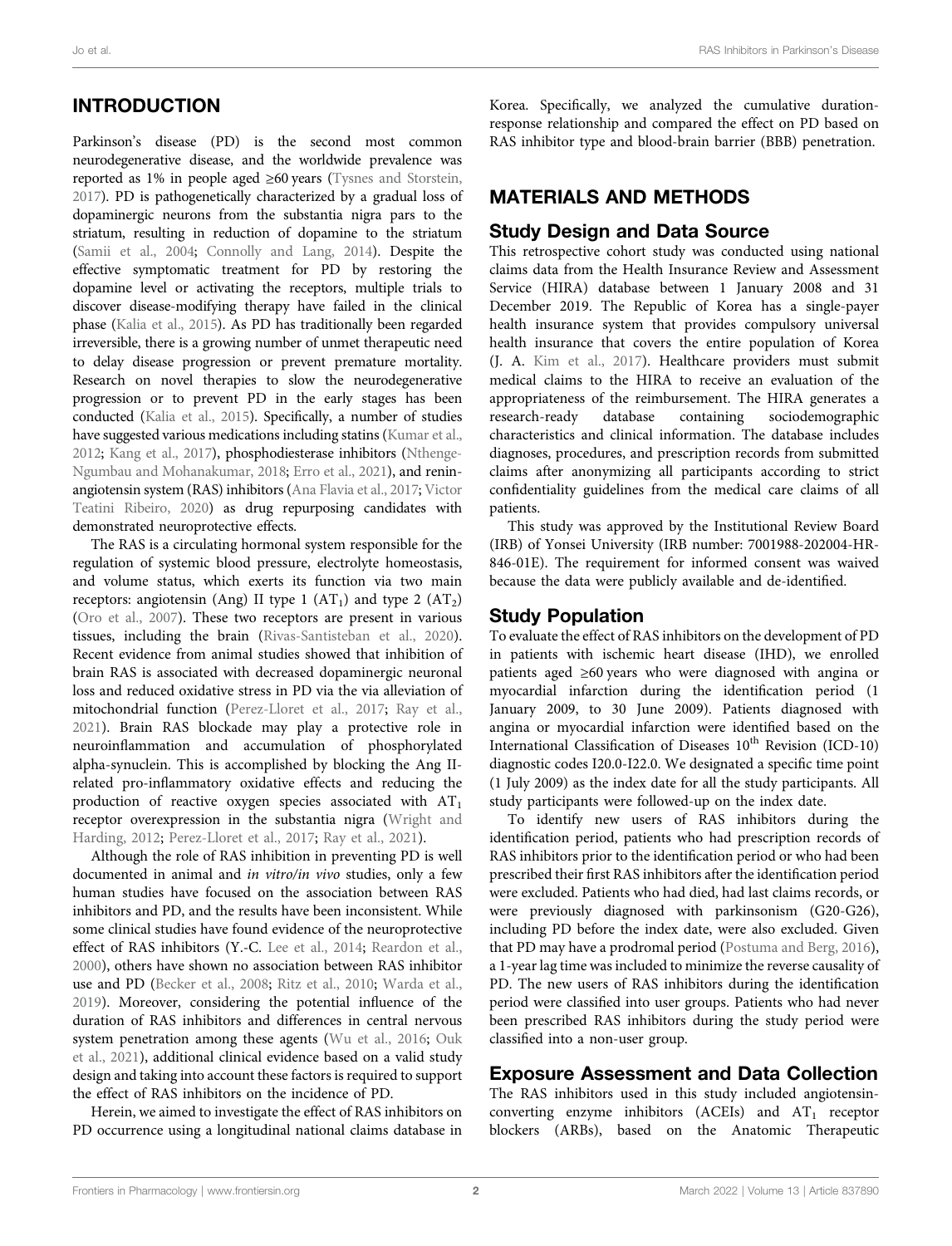Jo et al. RAS Inhibitors in Parkinson's Disease

Chemical classification system of drugs by the World Health Organization (WHO) Collaborating Centre for Drug Statistic Methodology [\(World Health Organization, 2021](#page-10-14)). A detailed list of the RAS inhibitors is provided in [Supplementary Table S1](#page-8-0). To evaluate the cumulative effect of RAS inhibitors on the incidence of PD, we accumulated the doses and duration of RAS inhibitors during the follow-up period by collecting prescription information, including dosage, frequency, and days of supply.

The accumulated doses were calculated by multiplying the dosage, frequency, and number of supply days. These values were converted into the cumulative defined daily dose (cDDD) developed by the WHO (Methodology, 2021). The cumulative duration of RAS inhibitor use was calculated as the sum of the prescription days. The daily equivalent dosage, defined as the ratio of the cumulative dose to the cumulative exposure period, was calculated. To compare the preventive effect on PD, the patients were categorized into four groups according to their prescriptions: (1) use of non-BBB-crossing ACEIs, (2) use of BBB-crossing ACEIs, (3) use of non-BBB-crossing ARBs, and (4) use of BBB-crossing ARBs ([Supplementary Table S1](#page-8-0)) ([Alzahrani](#page-9-10) [et al., 2020;](#page-9-10) C. K. ; [Kim et al., 2015;](#page-9-11) [Oka et al., 1988](#page-9-12); [Sink et al.,](#page-10-15) [2009](#page-10-15); [Takai et al., 2004;](#page-10-16) [Wharton et al., 2012;](#page-10-17) [Yagi et al., 2013\)](#page-10-18). These groups were based on the degree of BBB penetration and the type of RAS inhibitor prescribed.

Data on sociodemographic characteristics, including the patient's age, sex, and insurance type (i.e., health insurance or medical aid), were collected during the identification period. Potential confounding factors affecting the development of PD, including comorbid diseases and concurrent medications, were recorded until the date of outcome occurrence or the end of the study period. These confounding factors were confirmed when patients had continuous claim records on diagnosis and prescription at least once per year until the last follow-up (J. [Lee et al., 2018\)](#page-9-13).

Comorbid diseases known as potential risk or protective factors for PD included hypertension, dyslipidemia, diabetes mellitus, end-stage renal disease, stroke, brain injury, dementia, chronic obstructive pulmonary disease (COPD), depression, gout, osteoarthritis, osteoporosis, and severe liver disease [\(Hu et al., 2020](#page-9-14); [Jafari et al., 2013;](#page-9-15) C. H. ; [Li et al.,](#page-9-16) [2015](#page-9-16); [Rugbjerg et al., 2010;](#page-10-19) [Torsney et al., 2014](#page-10-20); [Tryc et al., 2013](#page-10-21); [Vale et al., 2018;](#page-10-22) [Wang et al., 2018](#page-10-23)). Concurrent medications known to be potential risk or protective factors for PD include antipsychotics, antiemetics, calcium channel antagonists, antiepileptics, trimetazidine, dopamine depleters, mood stabilizers, beta-blockers, dihydropyridine calcium channel blockers, and statins ([Ascherio and Schwarzschild, 2016](#page-9-17); [Jeong](#page-9-18) [et al., 2019;](#page-9-18) S. ; [Kim et al., 2020](#page-9-19); [López-Sendón et al., 2013](#page-9-20); [Mullapudi et al., 2016](#page-9-21); [Shin and Chung, 2012](#page-10-24)). The ICD-10 codes for comorbid diseases and details of the concurrent medications are listed in [Supplementary Tables S2, 3](#page-8-0).

#### Outcome Measures

The primary outcome measure was new-onset Parkinson's disease during the follow-up period. New-onset PD was defined as an ICD-10 diagnostic code for PD (G20), accompanied by the PD registration code and prescription records for any PD treatment drug. These include L-dopa, carbidopa/benserazide, pramipexole, ropinirole, bromocriptine, selegiline, rasagiline, amantadine, entacapone, trihexyphenidyl, and benztropine. In Korea, the government established a registry called the Rare and Intractable Diseases Program, which registered patients with neurologist-confirmed PD ([Park et al.,](#page-10-25) [2019](#page-10-25)). To enhance the validity of PD diagnosis in this study, we used the PD registration code (V124) for the outcome definition. The date of study outcome was defined as the date of the first appearance of the PD diagnostic code for G20.

### Statistical Analysis

To adjust for selection bias, we used a propensity score (PS) matched design. PS was estimated using multivariate logistic regression. The predictors of PS included sex, age, insurance type, follow-up duration, comorbid diseases, and concurrent medications. Patients who did and did not use RAS inhibitors were matched in a 1:1 ratio without replacement, using the greedy method. This was within a caliper that was 0.2 times the standard deviation of the logit PS. After PS matching, the balance diagnostics between RAS inhibitor users and non-users was assessed by evaluating the standardized difference between them. When the standardized difference was >0.1, it was regarded as a sign of imbalance [\(Austin, 2009\)](#page-9-22). Furthermore, the similar distribution of PS between RAS inhibitor users and non-users after matching is confirmed graphically in [Supplementary Figure S1](#page-8-0).

Descriptive statistics were used to summarize the characteristics of the matched population. Between-group comparisons of the distribution of sociodemographic data, comorbid diseases, and concurrent medications between RAS inhibitor users and non-users were performed using Pearson's chi-squared test and Student's t-test. The incidence rate of PD per 1,000 person-years was calculated by dividing the number of outcome events by the total number of person-years at risk and multiplying the result by 1,000. The person-years at risk were accumulated for each patient from the index date to the outcome date, death, or 31 December 2019, whichever occurred first.

Multivariable Cox proportional hazard regression analyses adjusted for demographic characteristics, comorbidities, and concurrent medications were used to estimate the hazard ratio (HR) and 95% confidence interval (CI) for the risk of PD in relation to RAS inhibitor use. The proportional hazard assumption was confirmed by a statistical test of the correlation between Schoenfeld residuals and survival time, using a cumulative log(minus) log curve ([Supplementary Figure S2](#page-8-0)). To investigate the cumulative dose-response and duration-response relationships, the risk of PD was investigated according to the cumulative dose, total duration, and daily equivalent dosage of RAS inhibitors, using a multivariate Cox regression model. Additionally, the adjusted hazard ratios (aHRs) of PD were estimated according to the type of RAS inhibitor (i.e., ACEIs and ARBs) used and the degree of BBB penetration. Subgroup analyses were performed to evaluate the effect of RAS inhibitors on PD risk according to patient sex and age. Age was divided into two groups based on the mean age of the study population.

Sensitivity analyses were conducted using three steps. First, the index date from 1 July 2009 was shifted to 1 July 2010 and 2011.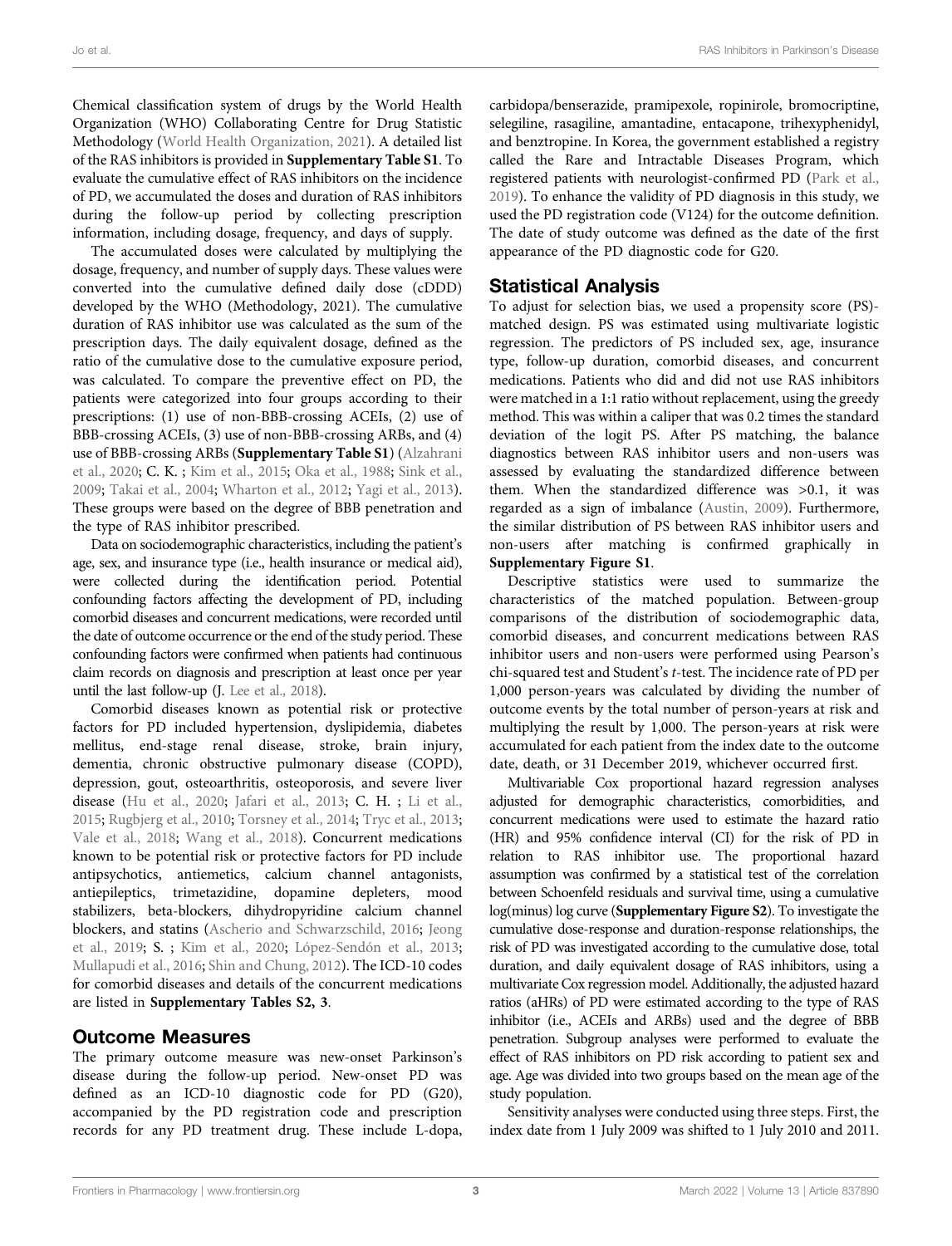

<span id="page-3-0"></span>As the identification period changed accordingly, drug exposure, outcomes, and confounding factors were re-assessed. Second, the lag time was extended for 3 and 5 years, resulting in a decrease in the follow-up period and the number of study participants. As the lag time was extended, captured PD events as outcomes during the lag time were excluded from the analysis. Finally, the operational definition of PD was changed, and the study outcome was re-evaluated according to the following new definitions. First, patients had a diagnostic code for PD accompanied by a PD registration code. Second, patients had a diagnostic code of PD and at least 60 days of prescription records for any PD treatment medications after the first diagnosis. All statistical analyses were performed using SAS statistical software (version 9.4; SAS Institute, Cary, NC, United States).  $p < 0.05$  was considered significant.

# RESULTS

### Baseline Patient Characteristics

Among the 537,116 patients diagnosed with IHD between January 2009 and June 2009, 31,114 RAS inhibitor users and 31,114 RAS inhibitor non-users were included in the analysis ([Figure 1](#page-3-0)). The baseline characteristics of the study population are shown in [Table 1](#page-4-0). The mean age (±standard deviation) was 70.3 (±7.1) years, and males accounted for 44.4% of the cohort. The mean duration of follow-up was 7.6 and 7.7 years for RAS inhibitor users and non-users, respectively. After PS matching, the distribution between the two groups became similar for all variables, with standardized differences <0.1. This indicates that the differences between covariates were negligible.

### RAS Inhibitor Use and the Risk of PD

A total of 1,086 new PD cases were identified from 477,255 person-years of observation in the main analysis. The overall incidence rate was 2.28 per 1,000 person-years. The median time to censor was 9.4 years (interquartile range, 6.1–9.5 years) in those censored with PD over 10 years of follow-up. The incidence rate of PD was significantly lower in RAS inhibitor users than in non-users (2.04 per 1,000 personyears vs. 2.51 per 1,000 person-years,  $p < 0.0001$ ).

RAS inhibitor use was significantly associated with a reduced risk of PD after adjusting for confounders (aHR =  $0.75$ ; 95% CI = 0.66–0.85). Male sex and aged ≥65 years were associated with an increased risk of PD. Comorbidities of hypertension, dyslipidemia, diabetes mellitus, stroke, brain injury, dementia, COPD, depression, osteoarthritis, and osteoporosis were significantly associated with an increased risk of PD. Consistent use of medications including antipsychotics, antiemetics, calcium channel antagonists, antiepileptics, trimetazidine, and beta-blockers was significantly associated with an increased risk of PD. Statins were significantly associated with a decreased risk of PD ([Table 2](#page-5-0)).

A significantly reduced risk of PD was observed with the use of ARBs (aHR =  $0.74$ ;  $95\%$  CI =  $0.65-0.85$ ). However, ACEI use was not significantly associated with the risk of PD (aHR = 0.91; 95%  $CI = 0.77 - 1.08$ ). The risk of PD was significantly reduced with the use of BBB-crossing RAS inhibitors (aHR = 0.67; 95% CI = 0.57–0.78), but not with the use of non-BBB-crossing RAS inhibitors. Regarding the risk of PD by drug type in relation to the degree of BBB penetrability, only the use of BBB-crossing ARBs showed significant decreases in PD incidence (aHR = 0.62; 95% CI = 0.53–0.74) ([Table 3](#page-5-1)).

[Table 4](#page-6-0) presents the PD risk breakdown by cumulative dose, duration, and daily equivalent dosage of BBB-crossing ARBs. In all cDDD groups, the use of BBB-crossing ARBs was significantly associated with a reduced risk of PD. Similar reduced risks of PD were observed in all groups at the daily equivalent dosage. Regarding cumulative duration, RAS inhibitor users who were exposed to ≥2 years of BBB-crossing ARBs showed a lower risk of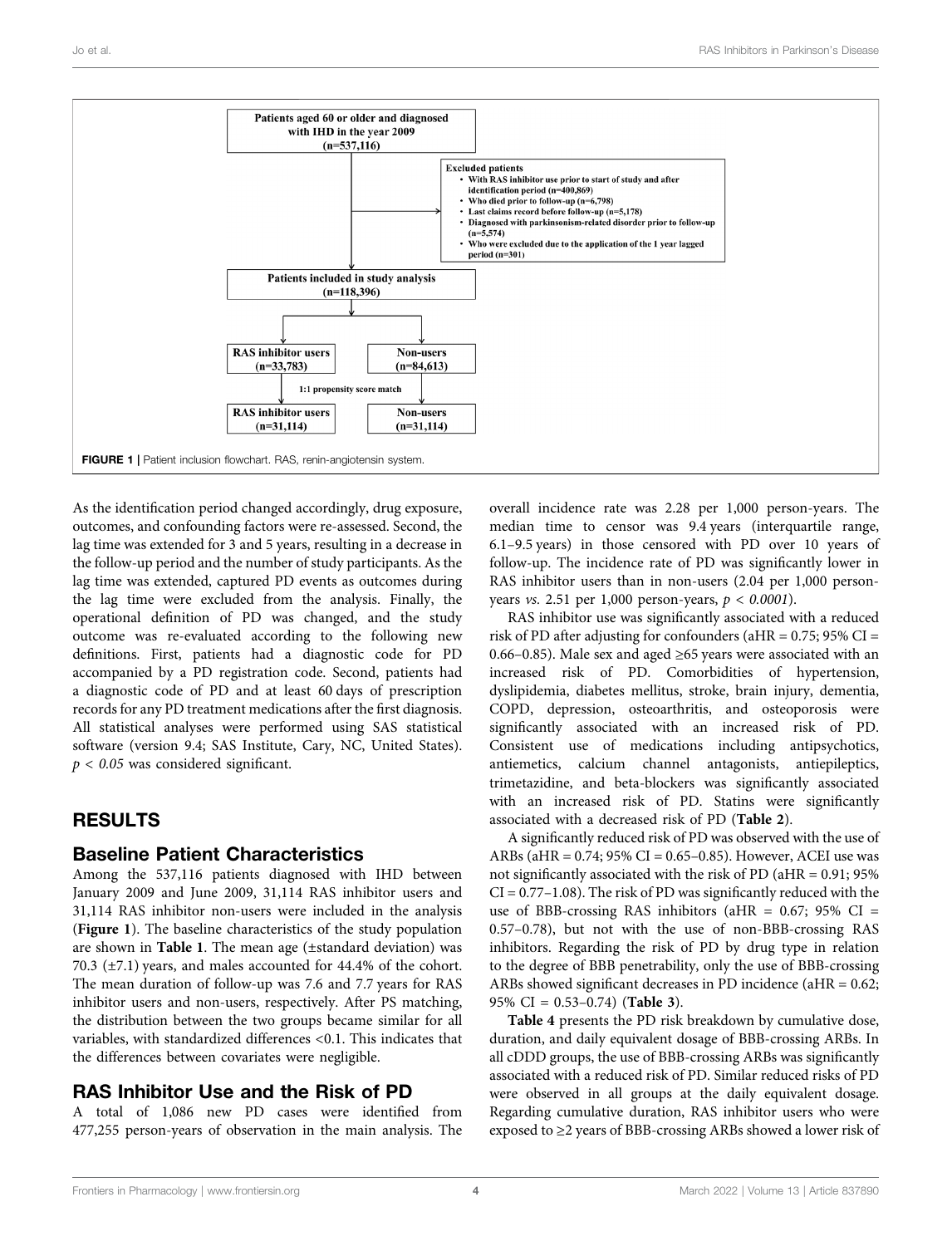<span id="page-4-0"></span>TABLE 1 | Demographic characteristics of the study population and propensity score matching.

| <b>Characteristics</b>      |                                    | Before matching <sup>a</sup>                           |                                   | After matching <sup>a</sup>        |                                                        |                                   |  |
|-----------------------------|------------------------------------|--------------------------------------------------------|-----------------------------------|------------------------------------|--------------------------------------------------------|-----------------------------------|--|
|                             | Non-users, N<br>$(%) (N = 84,613)$ | <b>RAS</b> inhibitor<br>users, N<br>$(%) (N = 33,783)$ | <b>Standardized</b><br>difference | Non-users, N<br>$(\%)(N = 31,114)$ | <b>RAS</b> inhibitor<br>users, N<br>$(%) (N = 31.114)$ | <b>Standardized</b><br>difference |  |
| Sex                         |                                    |                                                        | $-0.0447$                         |                                    |                                                        | $-0.0248$                         |  |
| Male                        | 38,661 (45.7)                      | 14,686 (43.5)                                          |                                   | 14,021 (45.1)                      | 13,638 (43.8)                                          |                                   |  |
| Female                      | 45,952 (54.3)                      | 19,097 (56.5)                                          |                                   | 17,093 (54.9)                      | 17,476 (56.2)                                          |                                   |  |
| Age, mean (SD)              | 69.6 (7.1)                         | 70.3 (7.0)                                             | 0.0894                            | 70.4(7.1)                          | 70.2(7.7)                                              | $-0.0357$                         |  |
| Younger than 65 years       | 23,287 (27.5)                      | 7,894 (23.4)                                           |                                   | 7,166 (23.0)                       | 7,458 (24.0)                                           |                                   |  |
| 65 years or older           | 61,326 (72.5)                      | 25,889 (76.6)                                          |                                   | 23,948 (77.0)                      | 23,656 (76.0)                                          |                                   |  |
| Insurance type              |                                    |                                                        | 0.121                             |                                    |                                                        | $-0.0068$                         |  |
| Health insurance            | 78,406 (92.7)                      | 30,133 (89.2)                                          |                                   | 27,996 (90.0)                      | 28,059 (90.2)                                          |                                   |  |
| Medical aid                 | 6,207(7.3)                         | 3,650 (10.8)                                           |                                   | 3,118(10.0)                        | 3,055(9.8)                                             |                                   |  |
| Comorbid diseases           |                                    |                                                        |                                   |                                    |                                                        |                                   |  |
| Hypertension                | 38,580 (45.6)                      | 23,695 (70.1)                                          | 0.5132                            | 20,913 (67.2)                      | 21,068 (67.7)                                          | 0.0106                            |  |
| Dyslipidemia                | 35,382 (41.8)                      | 14,667 (43.4)                                          | 0.0323                            | 13,243 (42.6)                      | 13,498 (43.4)                                          | 0.0166                            |  |
| Diabetes mellitus           | 22,744 (26.9)                      | 11,403 (33.8)                                          | 0.15                              | 9,972 (32.1)                       | 9,923 (31.9)                                           | $-0.0034$                         |  |
| End-stage renal disease     | 323 (0.4)                          | 671 (2.0)                                              | 0.1487                            | 308(1.0)                           | 316(1.0)                                               | 0.0026                            |  |
| <b>Stroke</b>               | 13,808 (16.3)                      | 6,533 (19.3)                                           | 0.0789                            | 5,973 (19.2)                       | 5,823 (18.7)                                           | $-0.0123$                         |  |
| Brain injury                | 3,465(4.1)                         | 1,442 (4.3)                                            | 0.0087                            | 1,274(4.1)                         | 1,323 (4.3)                                            | 0.0079                            |  |
| Dementia                    | 15,008 (17.7)                      | 7,020 (20.8)                                           | 0.0772                            | 6,480 (20.8)                       | 6,271 (20.2)                                           | $-0.0166$                         |  |
| COPD                        | 8,890 (10.5)                       | 3,440 (10.2)                                           | $-0.0106$                         | 3,283(10.6)                        | 3,224 (10.4)                                           | $-0.0062$                         |  |
| Depression                  | 9,829 (11.6)                       | 4,021 (11.9)                                           | 0.0089                            | 3,709 (11.9)                       | 3,689 (11.9)                                           | $-0.002$                          |  |
| Gout                        | 3,220(3.8)                         | 1,833(5.4)                                             | 0.0773                            | 1,529 (4.9)                        | 1,535 (4.9)                                            | 0.0009                            |  |
| Osteoarthritis              | 12,144 (14.4)                      | 5,133 (15.2)                                           | 0.0237                            | 4,647 (14.9)                       | 4,695 (15.1)                                           | 0.0043                            |  |
| Osteoporosis                | 10,277 (12.2)                      | 3,622 (10.7)                                           | $-0.0448$                         | 3,378 (10.9)                       | 3,448(11.1)                                            | 0.0072                            |  |
| Severe liver disease        | 854 (1.0)                          | 322 (1.0)                                              | $-.0057$                          | 312(1.0)                           | 298 (1.0)                                              | $-0.0046$                         |  |
| Concurrent medications      |                                    |                                                        |                                   |                                    |                                                        |                                   |  |
| Antipsychotics              | 7,573 (9.0)                        | 3,516 (10.4)                                           | 0.0493                            | 3,156(10.1)                        | 3,140(10.1)                                            | $-0.0017$                         |  |
| Antiemetics                 | 5,844 (6.9)                        | 2,215(6.6)                                             | $-0.014$                          | 2,047(6.6)                         | 2.078(6.7)                                             | 0.004                             |  |
| Calcium channel antagonists | 14,643 (17.3)                      | 3,070(9.1)                                             | $-0.2446$                         | 3,060 (9.8)                        | 3,056 (9.8)                                            | $-0.0004$                         |  |
| Antiepileptics              | 2,086 (2.5)                        | 1,111(3.3)                                             | 0.0493                            | 956(3.1)                           | 967(3.1)                                               | 0.002                             |  |
| Trimetazidine               | 6,130(7.2)                         | 2,350(7.0)                                             | $-0.0112$                         | 2,284 (7.3)                        | 2,185(7.0)                                             | $-0.0123$                         |  |
| Mood stabilizer             | 72 (0.1)                           | 15(0.1)                                                | $-0.016$                          | 10(0)                              | 15(0.1)                                                | 0.008                             |  |
| Beta-blockers               | 21,748 (25.7)                      | 8,387 (24.8)                                           | $-0.0202$                         | 8,419 (27.1)                       | 8,143 (26.2)                                           | $-0.0201$                         |  |
| Dihydropyridine CCBs        | 22,892 (27.1)                      | 9,370 (27.7)                                           | 0.0153                            | 8,891 (28.6)                       | 9,195(29.6)                                            | 0.0215                            |  |
| <b>Statins</b>              | 34,903 (41.3)                      | 14,497 (42.9)                                          | 0.0337                            | 13,163 (42.3)                      | 13,343 (42.9)                                          | 0.0117                            |  |
| Follow-up duration (years)  | 7.7(2.9)                           | 7.7(2.9)                                               | $-0.011$                          | 7.6(2.9)                           | 7.7(2.9)                                               | 0.0287                            |  |

CCB, calcium channel blocker; COPD, chronic obstructive pulmonary disease; N, number; RAS, renin-angiotensin system; SD, standard deviation. a<br>Propensity score matching by age, sex, follow-up duration, insurance type, comorbid diseases, and concurrent medications presented in this table.

PD than non-users, whereas those who were exposed to <2 years of BBB-crossing ARBs did not. The risk of developing PD tended to decrease with the increase in the cumulative dose and duration (*P* for trend = 0.03 and <0.01, respectively). [Figure 2](#page-6-1) shows the Kaplan-Meier curves of the cumulative hazard (1- survival rate) according to the cumulative duration of BBB-crossing ARBs. In the subgroup analyses, the aHRs of BBB-crossing ARBs were comparable in the populations aged < 70 years (aHR =  $0.65$ ; 95%  $CI = 0.51 - 0.83$ ) and  $\geq 70$  years (aHR = 0.58; 95% CI = 0.46-0.73). In the sex subgroup analysis, the aHR of BBB-crossing ARBs in the female population (aHR =  $0.53$ ;  $95\%$  CI =  $0.43-0.66$ ) was lower than that in the male population ( $aHR = 0.75$ ; 95% CI = 0.58–0.96).

# Sensitivity Analyses

Sensitivity analyses for aHRs of RAS inhibitor use for PD are shown in [Table 5](#page-7-0). The PD risk associated with RAS inhibitor use remained lower than that the risk associated with RAS inhibitor non-use in all sensitivity analyses according to index date shifting,

lengthening of the lagged period, and changing the outcome definitions.

# **DISCUSSION**

In this nationwide population-based longitudinal cohort study, IHD patients treated with RAS inhibitors, particularly ARBs, had a lower risk of developing PD than did those who did not use RAS inhibitors. To date, few clinical studies have investigated the effect of RAS inhibitors on PD, and most of them have reported insignificant associations [\(Becker et al., 2008](#page-9-8); [Ritz et al., 2010;](#page-10-9) [Warda et al., 2019](#page-10-10)). Compared to previous studies, our study focused on the effect of RAS inhibitors in the older IHD population. Furthermore, we adopted a robust study design, including analysis of a nationwide cohort with PS matching and landmark analysis, application of the lag-time to avoid reverse causation, adjustment of all possible confounders [\(Ascherio and Schwarzschild, 2016](#page-9-17); [Jafari et al., 2013;](#page-9-15) S. ; [Kim](#page-9-19)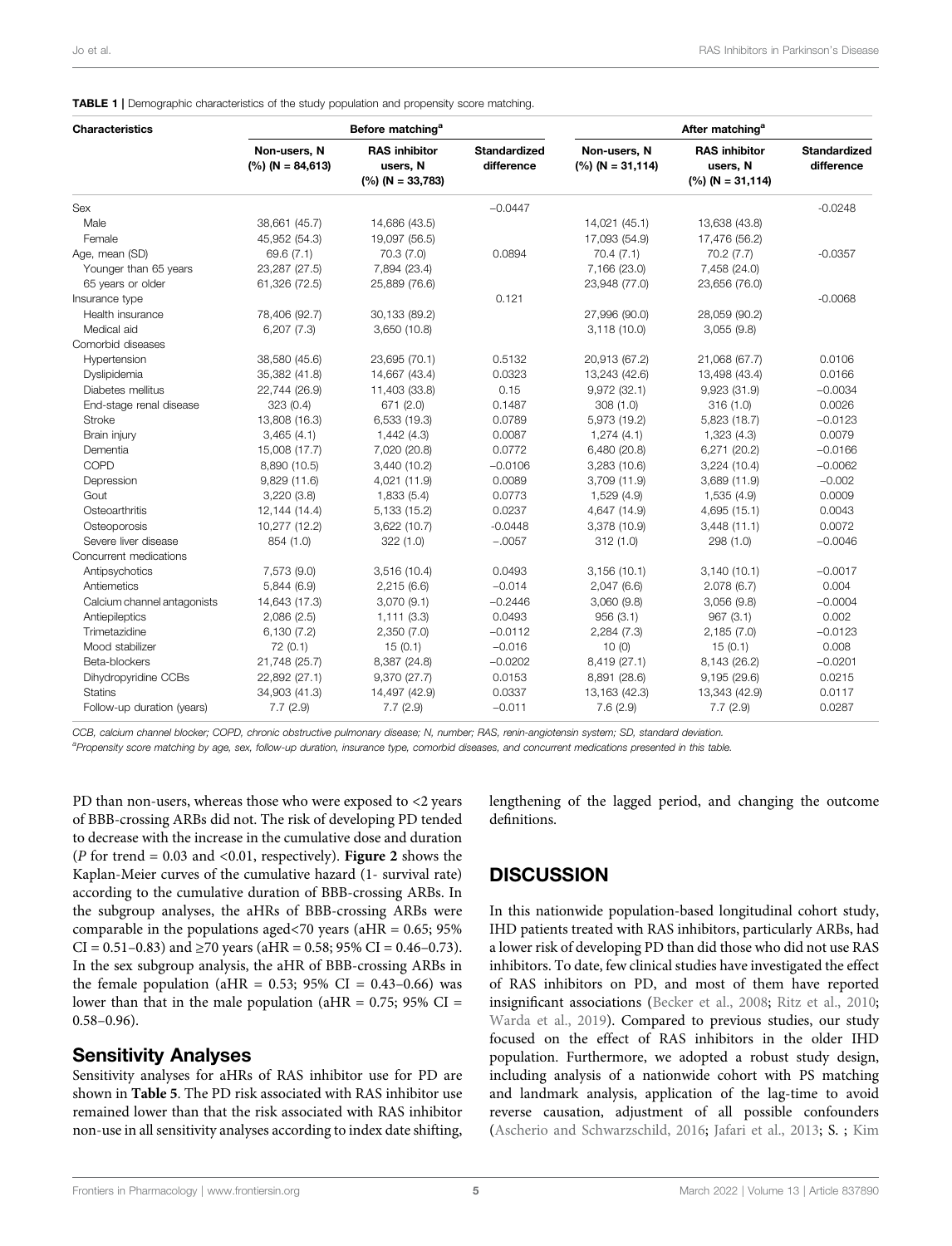|                                     | <b>Number of subjects</b> | Person-<br>years | <b>Number of events</b> | Incidence rate <sup>b</sup> | Unadjusted<br>HR (95% CI) | <b>Adjusted</b><br>HR (95% CI) <sup>c</sup> | p-value  |
|-------------------------------------|---------------------------|------------------|-------------------------|-----------------------------|---------------------------|---------------------------------------------|----------|
| RAS inhibitor use                   | 31,114                    | 239,923          | 490                     | 2.04                        | $0.81(0.72 - 0.92)$       | $0.75(0.66 - 0.85)$                         | < 0.0001 |
| Male sex                            | 27,659                    | 206,284          | 600                     | 2.91                        | 1.06 (0.94-1.20)          | $1.26(1.11 - 1.43)$                         | 0.0004   |
| Age                                 |                           |                  |                         |                             |                           |                                             |          |
| Younger than 65 years               | 14,624                    | 128,618          | 170                     | 1.32                        | 1.00                      | 1.00                                        |          |
| 65 years or older                   | 47,604                    | 348,637          | 916                     | 2.63                        | 1.98 (1.68-2.34)          | $1.29(1.08 - 1.53)$                         | 0.0041   |
| Insurance type                      |                           |                  |                         |                             |                           |                                             |          |
| Health insurance                    | 56,055                    | 435,761          | 965                     | 2.21                        | 1.00                      | 1.00                                        |          |
| Medical aid                         | 6,173                     | 41,494           | 121                     | 2.92                        | 1.32 (1.09-1.59)          | $0.90(0.74 - 1.09)$                         | 0.2601   |
| Comorbid diseases                   |                           |                  |                         |                             |                           |                                             |          |
| Hypertension                        | 41,981                    | 318,066          | 919                     | 2.89                        | 2.76 (2.34-3.26)          | $1.49(1.25 - 1.77)$                         | < 0.0001 |
| Dyslipidemia                        | 26,741                    | 214,493          | 782                     | 3.65                        | $3.16(2.77 - 3.61)$       | 1.94 (1.63-2.30)                            | < 0.0001 |
| Diabetes mellitus                   | 19,895                    | 144,971          | 624                     | 4.30                        | $3.10(2.75 - 3.49)$       | $1.71(1.51 - 1.94)$                         | < 0.0001 |
| End-stage renal disease             | 624                       | 3,522            | 14                      | 3.98                        | 1.74 (1.03-2.96)          | $1.45(0.85 - 2.47)$                         | 0.1680   |
| Stroke                              | 11,796                    | 79,295           | 593                     | 7.48                        | $6.04(5.36 - 6.81)$       | $2.11(1.85 - 2.41)$                         | < 0.0001 |
| Brain injury                        | 2,597                     | 17,704           | 296                     | 16.72                       | $9.73(8.51 - 11.12)$      | 2.49 (2.14-2.90)                            | < 0.0001 |
| Dementia                            | 12,751                    | 87,288           | 750                     | 8.59                        | 9.98 (8.77-11.35)         | 4.28 (3.69-4.96)                            | < 0.0001 |
| COPD                                | 6,507                     | 38,996           | 351                     | 9.00                        | $5.38(4.74 - 6.12)$       | 1.92 (1.66-2.21)                            | < 0.0001 |
| Depression                          | 7,398                     | 52,196           | 602                     | 11.53                       | 10.14 (8.99-11.42)        | $2.82(2.46 - 3.23)$                         | < 0.0001 |
| Gout                                | 3,064                     | 24,510           | 98                      | 4.00                        | 1.84 (1.49-2.26)          | $1.05(0.85 - 1.30)$                         | 0.6696   |
| Osteoarthritis                      | 9,342                     | 67,227           | 569                     | 8.46                        | 6.73 (5.97-7.58)          | 2.90 (2.53-3.32)                            | < 0.0001 |
| Osteoporosis                        | 6,826                     | 50,737           | 422                     | 8.32                        | $5.35(4.74 - 6.05)$       | 1.93 (1.68-2.22)                            | < 0.0001 |
| Severe liver disease                | 610                       | 2,692            | 26                      | 9.66                        | 4.30 (2.91-6.35)          | 1.45 (0.96-2.18)                            | 0.078    |
| Concurrent medications <sup>a</sup> |                           |                  |                         |                             |                           |                                             |          |
| Antipsychotics                      | 6,296                     | 41,559           | 480                     | 11.55                       | 8.30 (7.36-9.35)          | 1.93 (1.68-2.22)                            | < 0.0001 |
| Antiemetics                         | 4,125                     | 20,099           | 404                     | 20.10                       | 13.72 (12.12-15.52)       | 4.38 (3.78-5.09)                            | < 0.0001 |
| Calcium channel antagonists         | 6,116                     | 46,886           | 230                     | 4.91                        | $2.47(2.14 - 2.86)$       | $1.42(1.22 - 1.65)$                         | < 0.0001 |
| Antiepileptics                      | 1,923                     | 11,780           | 145                     | 12.31                       | $6.06(5.09 - 7.22)$       | 1.42 (1.18-1.72)                            | 0.0002   |
| Trimetazidine                       | 4,469                     | 33,339           | 195                     | 5.85                        | 2.92 (2.50-3.41)          | $1.47(1.25 - 1.74)$                         | < 0.0001 |
| Mood stabilizer                     | 25                        | 176              | 3                       | 17.05                       | 7.58 (2.45-23.50)         | 1.53 (0.49-4.83)                            | 0.4669   |
| Beta-blockers                       | 16,562                    | 124,145          | 556                     | 4.48                        | 2.99 (2.65-3.37)          | 1.73 (1.52-1.97)                            | < 0.0001 |
| Dihydropyridine CCBs                | 18,086                    | 139,903          | 434                     | 3.10                        | $1.61(1.43 - 1.82)$       | 1.07 (0.94-1.22)                            | 0.3282   |
| <b>Statins</b>                      | 26,506                    | 218,405          | 688                     | 3.15                        | 2.06 (1.82-2.33)          | $0.79(0.68 - 0.93)$                         | 0.0034   |

<span id="page-5-0"></span>TABLE 2 | Cox regression analysis on the association of Parkinson's disease with renin-angiotensin system inhibitor use and confounding factors (N = 62,228).

CCB, calcium channel blocker; CI, confidence interval; COPD, chronic obstructive pulmonary disease; HR, hazard ratio; RAS, renin-angiotensin system.

<sup>a</sup>The complete list of concurrent medications is presented in Supplementary Table S3.

<sup>b</sup>The incidence rate was presented per 1,000 person-years.

c Adjusted for all covariates presentied in this table with a multivariate Cox Proportional Hazard model for Parkinson`s disease.

<span id="page-5-1"></span>**TABLE 3** | Risk of Parkinson's disease by type of renin-angiotensin system inhibitors and central nervous system penetration (N = 62,228).

|                                         | Number of<br>subjects <sup>a</sup> | Person-years | Number of<br>events | Incidence rate <sup>b</sup> | <b>Adjusted HR</b><br>$(95\% \text{ Cl})^c$ |
|-----------------------------------------|------------------------------------|--------------|---------------------|-----------------------------|---------------------------------------------|
| RAS inhibitor non-use                   | 31.114                             | 237,332      | 596                 | 2.51                        | 1.00 (Reference)                            |
| Drug classification                     |                                    |              |                     |                             |                                             |
| ACEI use                                | 11.897                             | 88.225       | 173                 | 1.96                        | $0.91(0.77 - 1.08)$                         |
| ARB use                                 | 28,589                             | 223,033      | 441                 | 1.98                        | $0.74(0.65 - 0.85)$                         |
| <b>BBB</b> penetration                  |                                    |              |                     |                             |                                             |
| Non-BBB-crossing                        | 23,805                             | 185.832      | 363                 | 1.95                        | $0.89(0.77 - 1.04)$                         |
| <b>BBB-crossing</b>                     | 24,526                             | 192,591      | 341                 | 1.77                        | $0.67$ (0.57-0.78)                          |
| Drug classification and BBB penetration |                                    |              |                     |                             |                                             |
| Non-BBB-crossing ACEI                   | 2,900                              | 20.857       | 40                  | 1.92                        | $1.16(0.84 - 1.60)$                         |
| <b>BBB-crossing ACEI</b>                | 9,936                              | 74,036       | 148                 | 2.00                        | $0.93(0.78 - 1.12)$                         |
| Non-BBB-crossing ARB                    | 22,794                             | 179.073      | 349                 | 1.95                        | $0.90(0.77 - 1.05)$                         |
| <b>BBB-crossing ARB</b>                 | 20,464                             | 164.645      | 267                 | 1.62                        | $0.62$ (0.53-0.74)                          |

ACEI, angiotensin-converting enzyme inhibitor; ARB, angiotensin II receptor type 1 blocker; BBB, blood-brain barrier; cDDD, cumulative defined daily dose; CI, confidence.iInterval; DDD, defined daily dose; HR, hazard ratio.

<sup>a</sup>The number of subjects in each category of drug type is not mutually exclusive, as the definition of each number of subjects was based on the population who used that drug at least once. <sup>b</sup>The incidence rate is presented per 1,000 person-years.

<sup>c</sup>Adjusted for all covariates presented in [Table 2](#page-5-0) with a multivariate Cox proportional hazard model for Parkinson's disease.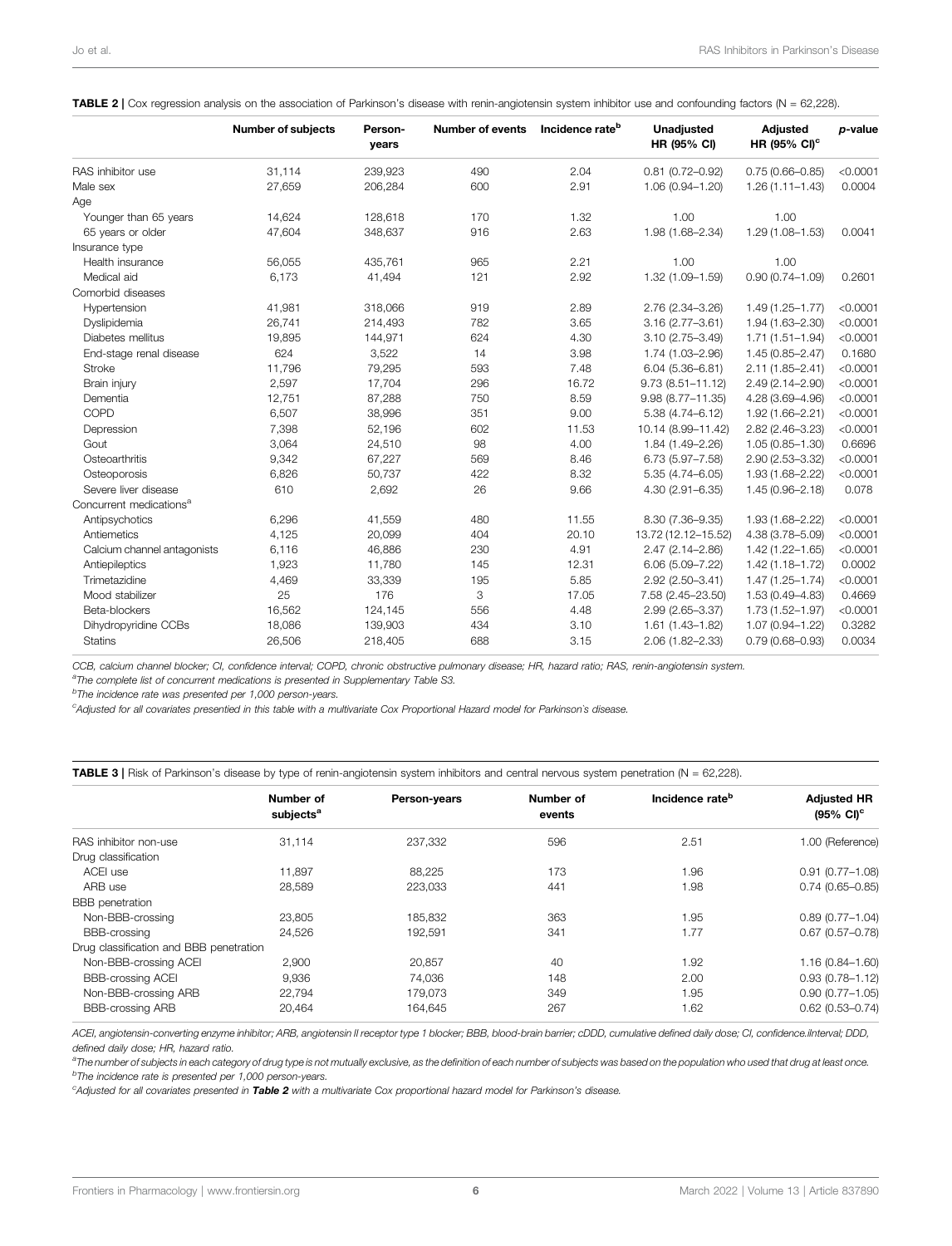|                                                 | Number of | Person-years | Number of | Incidence rate <sup>a</sup> | <b>Adjusted HR</b>             |
|-------------------------------------------------|-----------|--------------|-----------|-----------------------------|--------------------------------|
|                                                 | subjects  |              | events    |                             | $(95\% \text{ Cl})^{\text{b}}$ |
| RAS inhibitor non-use                           | 31,114    | 237,332      | 596       | 2.51                        | 1.00 (Reference)               |
| cDDD of BBB-crossing ARB use                    |           |              |           |                             |                                |
| $2 <$ DDD-years                                 | 9,503     | 69,499       | 167       | 2.40                        | $0.80(0.66 - 0.97)$            |
| 2-4 DDD-years                                   | 3,201     | 25,735       | 40        | 1.55                        | $0.48(0.34 - 0.67)$            |
| 4-6 DDD-years                                   | 2,197     | 18,762       | 23        | 1.23                        | $0.60$ (0.40-0.92)             |
| 6-8 DDD-years                                   | 1,716     | 15,228       | 20        | 1.31                        | $0.60$ (0.38-0.95)             |
| $\geq$ 8 DDD-years                              | 3,847     | 35,421       | 17        | 0.48                        | $0.23(0.14 - 0.38)$            |
| $P$ for trend <sup>c</sup>                      |           |              |           |                             | 0.03                           |
| Duration of BBB-crossing ARB use                |           |              |           |                             |                                |
| $2 < \gamma$ ears                               | 9,865     | 71,886       | 171       | 2.38                        | $0.82$ (0.68-1.00)             |
| 2-4 years                                       | 3,542     | 28,621       | 52        | 1.82                        | $0.55(0.41 - 0.75)$            |
| 4-6 years                                       | 2,553     | 22,235       | 20        | 0.90                        | $0.43(0.27 - 0.69)$            |
| 6-8 years                                       | 1,992     | 18,259       | 21        | 1.15                        | $0.55(0.35 - 0.86)$            |
| $\geq$ 8 years                                  | 2,512     | 23,644       | 3         | 0.13                        | $0.07(0.02 - 0.21)$            |
| $P$ for trend <sup>c</sup>                      |           |              |           |                             | < 0.01                         |
| Daily equivalent dosage of BBB-crossing ARB use |           |              |           |                             |                                |
| <1 DDD/Day                                      | 4,017     | 32,688       | 57        | 1.74                        | $0.65(0.49 - 0.86)$            |
| 1-2 DDD/Day                                     | 14,003    | 113,235      | 179       | 1.58                        | $0.61$ (0.51-0.73)             |
| ≥2 DDD/Day                                      | 2,444     | 18,722       | 31        | 1.66                        | $0.63(0.44 - 0.91)$            |
| $P$ for trend <sup>c</sup>                      |           |              |           |                             | 0.29                           |

#### <span id="page-6-0"></span>TABLE 4 | Risk of Parkinson's disease associated with cumulative doses and durations of BBB-crossing ARB use (N = 62,228).

ARB, angiotensin II receptor type 1 blocker; BBB, blood-brain barrier; cDDD, cumulative defined daily dose; CI, confidence interval; DDD, defined daily dose; HR, hazard ratio. <sup>a</sup>The incidence rate was presented per 1,000 person-years.

bAdjusted for all covariates presented in **[Table 2](#page-5-0)**, and non-BBB-crossing ARB with a multivariate Cox proportional hazard model for Parkinson's disease.

<sup>c</sup>P for trend was calculated by using multivariate Cox proportional hazard regression.



<span id="page-6-1"></span>[et al., 2020](#page-9-19); C. H. ; [Li et al., 2015](#page-9-16); [Mullapudi et al., 2016;](#page-9-21) [Rugbjerg](#page-10-19) [et al., 2010;](#page-10-19) [Torsney et al., 2014](#page-10-20); [Tryc et al., 2013](#page-10-21); [Vale et al., 2018](#page-10-22); [Wang et al., 2018](#page-10-23)), sufficient follow-up, and various sensitivity analyses. Importantly, to our best knowledge, this is the first study to evaluate the effect of BBB-penetration properties of RAS inhibitors on PD occurrence. The results showed that the risk of PD was only significantly reduced in patients who used BBB- crossing ARBs. This association was robust in patients exposed to a larger cumulative dose or longer duration of BBB-crossing ARBs. This result supports that BBB-crossing ARBs should be considered as one of the clinical options for preventing PD in patients with IHD primarily using RAS inhibitors. Moreover, our findings, which were derived from real-world data with 10 years of follow-up and included an evaluation of the impact of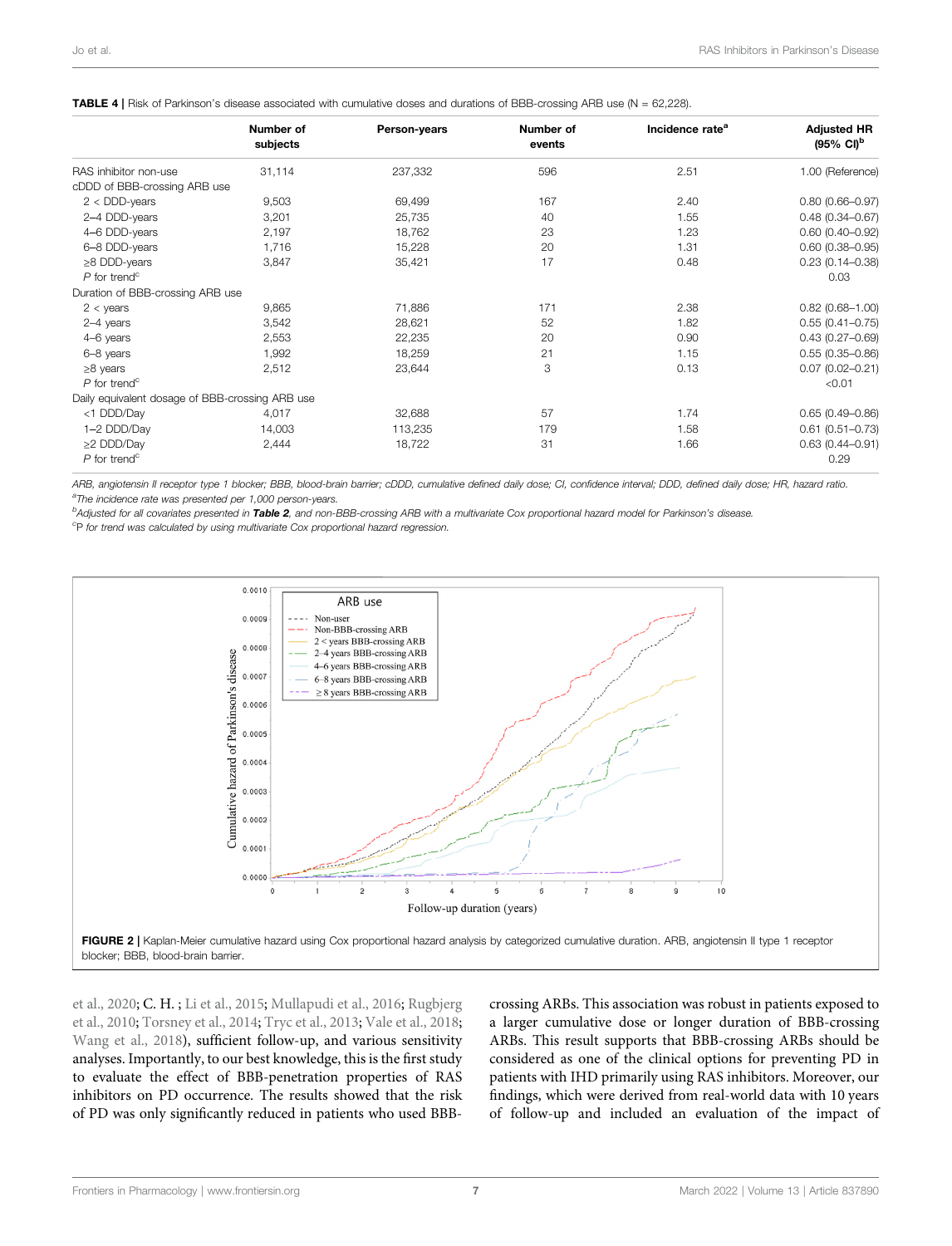<span id="page-7-0"></span>

|  | TABLE 5   Sensitivity analyses of adjusted hazard ratios of renin-angiotensin inhibitor use for Parkinson's disease. |
|--|----------------------------------------------------------------------------------------------------------------------|
|--|----------------------------------------------------------------------------------------------------------------------|

|                                                         | Number of<br>subjects | Person-years | Number of<br>events | Incidence rate <sup>a</sup> | <b>Adjusted HR</b><br>$(95\% \text{ Cl})^{\text{b}}$ |
|---------------------------------------------------------|-----------------------|--------------|---------------------|-----------------------------|------------------------------------------------------|
| Shifting the index date                                 |                       |              |                     |                             |                                                      |
| July 1. 2009. (main)                                    | 31.114                | 239.923      | 490                 | 2.04                        | $0.75(0.66 - 0.85)$                                  |
| July 1. 2010                                            | 43.130                | 304.837      | 615                 | 2.02                        | $0.78(0.70 - 0.87)$                                  |
| July 1. 2011                                            | 48.050                | 306.441      | 593                 | 1.94                        | $0.77(0.69 - 0.86)$                                  |
| Lengthening lagged period                               |                       |              |                     |                             |                                                      |
| 1-year lagged period (main)                             | 31.114                | 239.923      | 490                 | 2.04                        | $0.75(0.66 - 0.85)$                                  |
| 3-year lagged period                                    | 28.001                | 176.266      | 368                 | 2.09                        | $0.81(0.71 - 0.94)$                                  |
| 5-year lagged period                                    | 25,283                | 121.748      | 242                 | 1.99                        | $0.76(0.64 - 0.90)$                                  |
| Changing the outcome definition                         |                       |              |                     |                             |                                                      |
| ICD-10 + drug prescription+ PD registration code (main) | 31,114                | 239,923      | 490                 | 2.04                        | $0.75(0.66 - 0.85)$                                  |
| $ICD-10 + PD$ registration code                         | 31.119                | 239.864      | 521                 | 2.17                        | $0.81(0.72 - 0.91)$                                  |
| ICD-10 + drug prescription ( $\geq 60$ days)            | 31,145                | 239,907      | 569                 | 2.37                        | $0.83(0.74 - 0.93)$                                  |
|                                                         |                       |              |                     |                             |                                                      |

CI, confidence interval; HR, hazard ratio; ICD-10, International Classification of disease.  $10^{th}$  Revision; PD, Parkinson's disease.

<sup>a</sup>The incidence rate was presented per 1,000 person-years.

<sup>b</sup>Adjusted for all covariates presented in **[Table 2](#page-5-0)** with a multivariate Cox proportional hazard model for Parkinson's disease.

cumulative duration and BBB penetration, could add evidence to elucidate the conflicting results reported by previous studies regarding the preventive effect of RAS inhibitors on PD.

Our assessment of the risk of PD according to the type of RAS inhibitors (ACEIs and ARBs) revealed that only ARBs, but not ACEIs, were associated with a lower risk of PD compared with RAS inhibitor non-use. Although, similar to ARBs, the neuroprotective effect of ACEIs was supported by theoretical and experimental evidence, clinical evidence for an association between ACEIs and PD is lacking ([Levi Marpillat et al., 2013](#page-9-23); N. C. ; [Li et al., 2010](#page-9-24)). Given that ACEIs and ARBs exert RAS inhibition at different sites, the discrepancy in PD risk might be attributable in part to the mechanism of action exerted by each drug class. ACEIs act upstream of the RAS pathway by inhibiting the synthesis of Ang II, which blocks both  $AT_1$  and  $AT_2$  receptors. Meanwhile, ARBs bind to the  $AT_1$  receptor directly to inhibit activation and may relatively increase the activity of endogenous Ang II at the  $AT_2$  receptor. This counteracts the neurodegenerative effect by  $AT_1$  activation ([Mertens et al.,](#page-9-25) [2010](#page-9-25); [Gebre et al., 2018](#page-9-26)). Moreover, blocking the  $AT_1$  receptor can maintain the elevated Ang-(1-7) by the ACE-sparing effect and indirectly upregulate the conversion of Ang II into Ang-(1- 7). The Ang-(1-7)/Mas receptor axis could alleviate the prooxidative effects of the Ang  $II/AT_1$  axis in dopaminergic neurons ([Wright et al., 2015;](#page-10-26) [Gironacci et al., 2018\)](#page-9-27). The conversion of excess Ang II to Ang IV also stimulates an increase in dopaminergic neurotransmission in the brain ([Braszko, 2004\)](#page-9-28). Additionally, ARBs may exert neuroprotective effects via RASindependent mechanisms, such as proliferator-activated receptor gamma-associated peroxisome induction inhibition [\(Garrido-Gil](#page-9-29) [et al., 2012\)](#page-9-29). Further research is warranted to elucidate the specific mechanisms involved in the differences in neuroprotective activity between ACEIs and ARBs.

To the best of our knowledge, this is the first comprehensive study to evaluate PD risk based on the level of BBB penetration of RAS inhibitors. The results of this study indicated that only the use of BBB-crossing ARBs was associated with a reduced risk of PD. Our finding is noteworthy, as the preventive effect of RAS inhibitors on PD was based on a central-acting mechanism. A recent animal study showed that  $AT_1$  and  $AT_2$  form  $AT1/2$ heterodimers, which are expressed in both striatal neurons and microglia in the central nervous system ([Rivas-Santisteban et al.,](#page-10-4) [2020](#page-10-4)). Moreover, some experimental studies on the effects of telmisartan and candesartan, which are typical ARBs known to penetrate the BBB, showed an improvement in dopaminergic and mitochondrial functions in an animal PD model [\(Sekar et al.,](#page-10-27) [2018](#page-10-27); [Ray et al., 2021\)](#page-10-6). Previous clinical studies on dementia also showed that BBB-crossing RAS inhibitors have better neuroprotective effects than non-BBB-crossing agents ([Ho](#page-9-30) [et al., 2021](#page-9-30); [Ouk et al., 2021](#page-10-12)). Thus, our real-world evidence suggests the potential value of BBB-crossing ARBs as a prophylactic or disease-modifying therapy for PD. Further studies evaluating the effects of individual ARBs on PD are required based on their BBB penetration ability measured using in vitro models and their pharmacodynamic properties such as receptor affinity.

Significantly reduced PD risks were observed in individuals with a greater cumulative dose and longer duration of BBBcrossing ARB use. Similar reduced risks of PD were observed regardless of the daily equivalent dosage. These results indicate that the exposure duration, rather than the dose of BBB-crossing ARBs, might be an influencing factor for this trend. Long-term blockade of the  $AT_1$  receptor by ARB administration may result in neurological improvement in cerebral ischemia and attenuation of neuronal damage ([Culman et al., 2002;](#page-9-31) [Ozacmak et al., 2007\)](#page-10-28). Previous clinical studies have also investigated the duration-response relationship of RAS inhibitors in other neurodegenerative diseases. These studies showed that a longer duration of RAS inhibitor use is associated with a lower risk of neurodegenerative diseases [\(Davies et al., 2011;](#page-9-32) [Lin et al., 2015\)](#page-9-33). Consistent with these findings, our results identified the long-term effects of RAS inhibitors in the prevention of PD in humans. However, a more robust study to evaluate the long-term effects is required. Interestingly, the protective effect of BBB-crossing ARBs on PD was more remarkable in female than in male.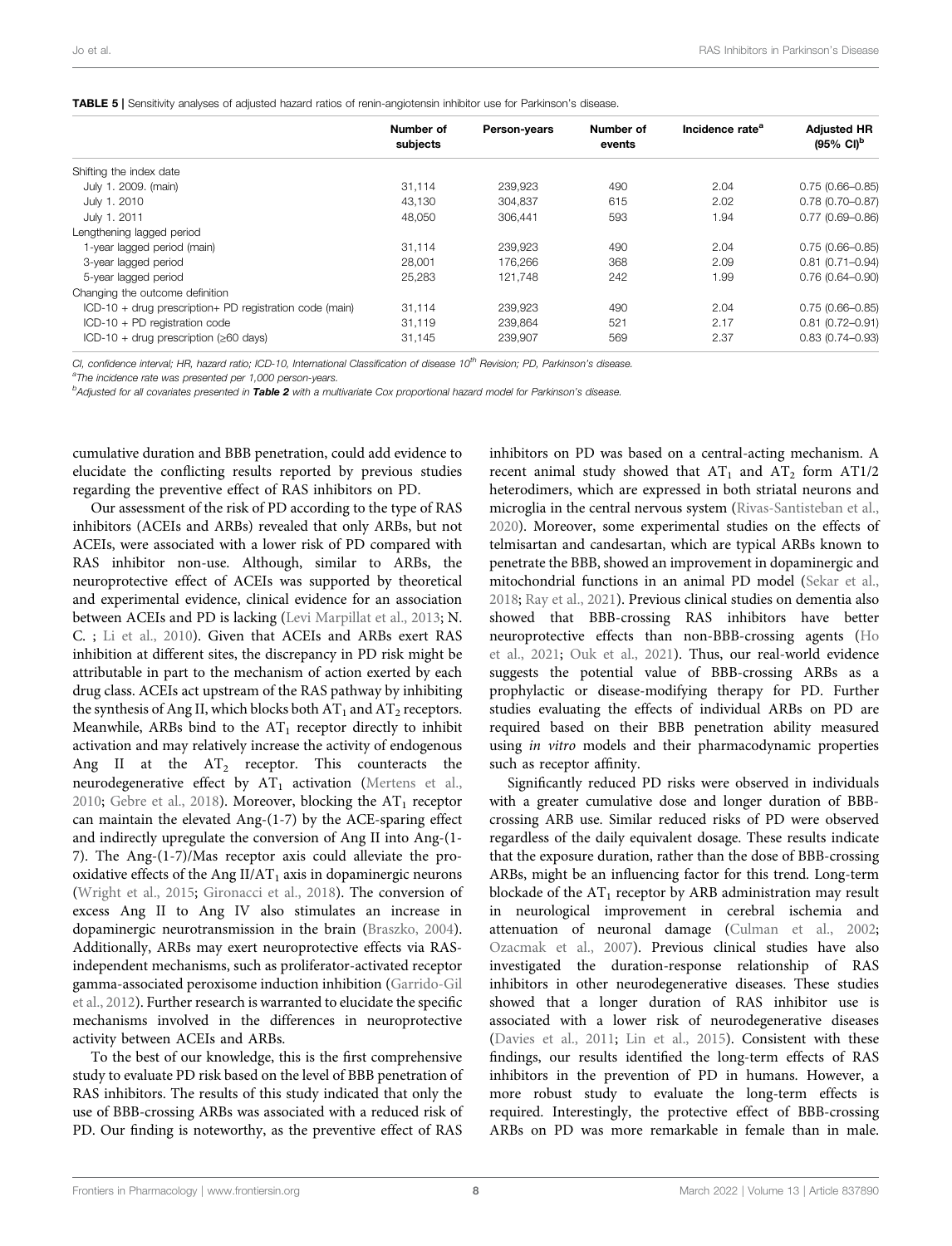Sex-specific differences in PD risk have been attributed to various potential mechanisms, including hormonal effects and brain RAS expression ([Sullivan, 2008;](#page-10-29) [Rodriguez-Perez et al., 2011](#page-10-30); [Labandeira-Garcia et al., 2016](#page-9-34); [Sumien et al., 2021](#page-10-31)). Moreover, enhanced effectiveness of ARBs in females has been shown in both clinical and experimental studies, according to sex differences in the  $AT_1/AT_2$  receptor expression ratio ([Okumura et al., 2005;](#page-9-35) [Sullivan, 2008](#page-10-29)). Therefore, our results might be attributed to sex differences in response to brain RAS stimulation and inhibition, as well as to the estrogen-induced dopaminergic neuroprotective effect.

This study had some limitations. First, the study population selection protocol was vulnerable to selection bias. Although the PS matching method may minimize the treatment assignment bias by assembling a sample in which confounders are balanced between RAS users and non-users, some eligible patients, whose characteristics can be related to both the treatment and outcome, were excluded from the study. We also considered the control group as non-users and not active comparators such as those using beta-blockers and calcium channel blockers. Using an active comparator design could reduce selection bias [\(Yoshida](#page-10-32) [et al., 2015](#page-10-32)). To address the potential selection bias, we adjusted for various confounders including medications by precise definition. Second, the study findings cannot be generalized to the entire population. The effect of RAS inhibitor use on PD was evaluated in IHD patients, which could affect the incidence of parkinsonism, including PD (Q. [Li et al., 2018\)](#page-9-36). Thus, the association between RAS inhibitor use and PD in the general population should be investigated in further studies. Third, our findings could not be extrapolated to young-onset PD occurring in populations aged <50 years because we included a cohort of patients aged ≥60 years. Given that genetics may play a role in young-onset PD [\(Laperle et al., 2020\)](#page-9-37), additional research on genetic and environmental factors is required. Fourth, as all data used in this study were based on secondary claims data of HIRA, we could not confirm clinical information such as symptoms, laboratory measurements, and the Unified Parkinson's disease Rating Scale. Given that an accurate diagnosis of PD should be based on clinical and imaging biomarker correlations, the PD cases in our study may have been underestimated or overestimated. Further studies with complete clinical information are warranted to confirm the association of PD progression or motor symptom improvement with RAS inhibitor use ([Louis et al., 2009](#page-9-38); [Kim et al., 2017](#page-9-9)). However, we used a PD registration code that excludes secondary parkinsonism, which is considered to have a high accuracy for copayment reduction, along with the ICD-10 codes for PD, into the outcome. Additionally, we adopted several approaches to perform sensitivity tests to confirm the robustness and validity of our findings.

In conclusion, our nationwide cohort study highlights that the use of RAS inhibitors, especially BBB-crossing ARBs, was associated with a reduction in the risk of PD in IHD patients. The risk of PD showed a decreasing trend with a higher cumulative duration of BBB-crossing ARBs. These findings

could provide insight into the development of diseasemodifying drug candidates for PD, adding to existing evidence.

### DATA AVAILABILITY STATEMENT

The data analyzed in this study was obtained from the Health Insurance Review and Assessment Service, the following licenses/ restrictions apply: data used in this study are handled and stored by the Health Insurance Review and Assessment Service. Requests to access these datasets should be directed to [https://](https://www.hira.or.kr) [www.hira.or.kr.](https://www.hira.or.kr)

# ETHICS STATEMENT

The studies involving human participants were reviewed and approved by Institutional Review Board of Yonsei University. Written informed consent for participation was not required for this study in accordance with the national legislation and the institutional requirements.

# AUTHOR CONTRIBUTIONS

YJ and SK contributed for study design, analysis and interpretation of data, and writing of the manuscript. YMY and EL contributed for study conceptualization, interpretation of data, critical revision of the manuscript, and supervision of the study. BSY contributed to clinical interpretation of data for the work and critical revision of the manuscript. All authors reviewed, amended, and approved the final manuscript submitted.

# FUNDING

This work was supported by the National Research Foundation of Korea (NRF) grant funded by the Korea government (MSIT) (No. 2020R1G1A1101205) ※ MSIT: Ministry of Science and ICT.

# ACKNOWLEDGMENTS

The authors are grateful to Prof. YoungSoo Kim for his helpful comments and discussion. This study was performed using the database from the Health Insurance Review and Assessment Service (M20200414461).

# <span id="page-8-0"></span>SUPPLEMENTARY MATERIAL

The Supplementary Material for this article can be found online at: [https://www.frontiersin.org/articles/10.3389/fphar.2022.837890/](https://www.frontiersin.org/articles/10.3389/fphar.2022.837890/full#supplementary-material) [full#supplementary-material](https://www.frontiersin.org/articles/10.3389/fphar.2022.837890/full#supplementary-material)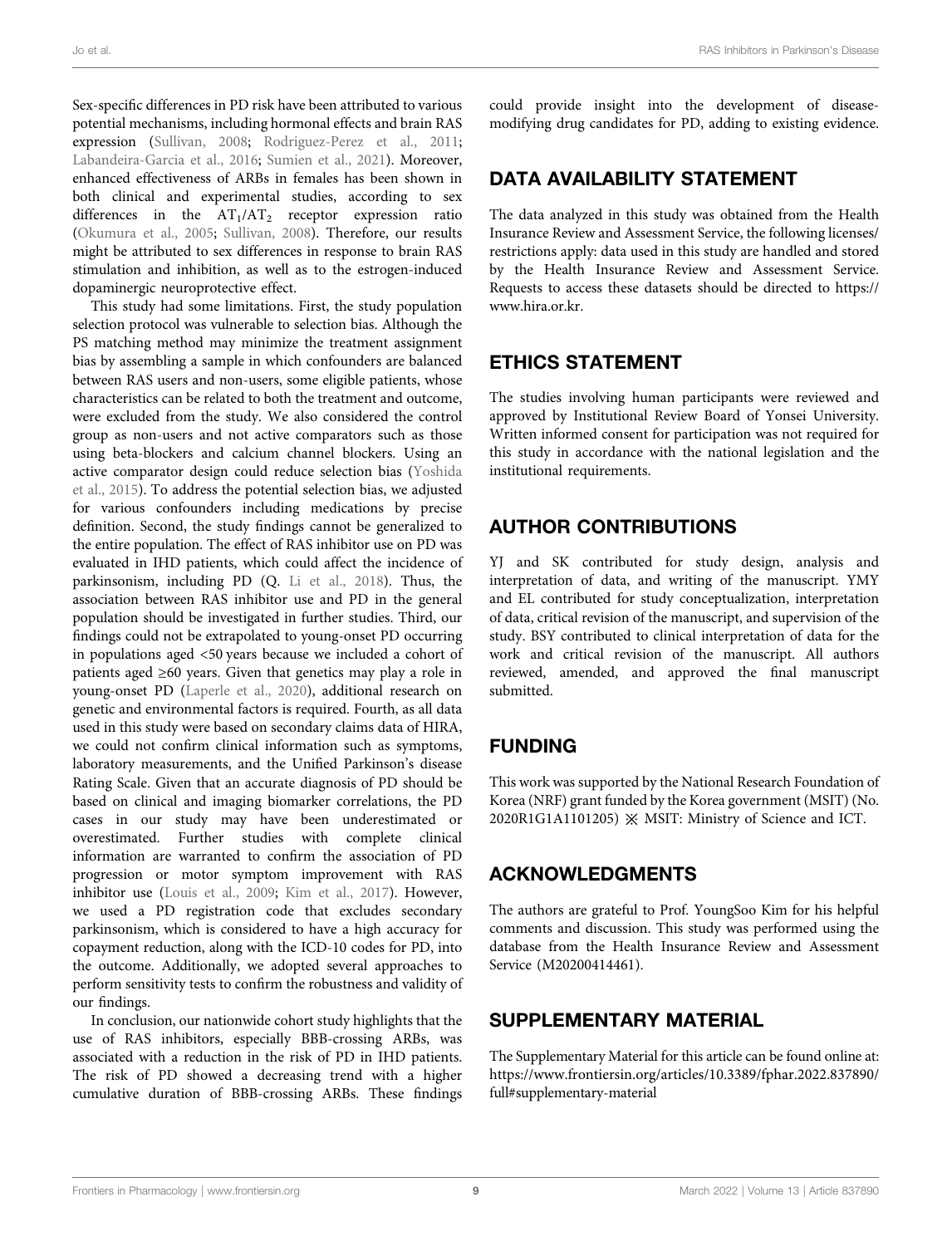# **REFERENCES**

- <span id="page-9-10"></span>Alzahrani, Y. M., Alim A Sattar, M. A., Kamel, F. O., Ramadan, W. S., and Alzahrani, Y. A. (2020). Possible Combined Effect of Perindopril and Azilsartan in an Experimental Model of Dementia in Rats. Saudi Pharm. J. 28, 574–581. doi:[10.1016/j.jsps.2020.03.009](https://doi.org/10.1016/j.jsps.2020.03.009)
- <span id="page-9-6"></span>Ana Flavia, A.-S., Lucas, M. K., and Jose, M. (2017). The Renin-Angiotensin System and the Neurodegenerative Diseases: A Brief Review. Protein Pept. Lett. 24, 841–853. doi:[10.2174/0929866524666170822120258](https://doi.org/10.2174/0929866524666170822120258)
- <span id="page-9-17"></span>Ascherio, A., and Schwarzschild, M. A. (2016). The Epidemiology of Parkinson's Disease: Risk Factors and Prevention. Lancet Neurol. 15, 1257–1272. doi[:10.](https://doi.org/10.1016/S1474-4422(16)30230-7) [1016/S1474-4422\(16\)30230-7](https://doi.org/10.1016/S1474-4422(16)30230-7)
- <span id="page-9-22"></span>Austin, P. C. (2009). Balance Diagnostics for Comparing the Distribution of Baseline Covariates between Treatment Groups in Propensity-Score Matched Samples. Stat. Med. 28, 3083–3107. doi[:10.1002/sim.3697](https://doi.org/10.1002/sim.3697)
- <span id="page-9-8"></span>Becker, C., Jick, S. S., and Meier, C. R. (2008). Use of Antihypertensives and the Risk of Parkinson Disease. Neurology 70, 1438–1444. doi[:10.1212/01.wnl.](https://doi.org/10.1212/01.wnl.0000303818.38960.44) [0000303818.38960.44](https://doi.org/10.1212/01.wnl.0000303818.38960.44)
- <span id="page-9-28"></span>Braszko, J. J. (2004). Involvement of D1 Dopamine Receptors in the Cognitive Effects of Angiotensin IV and Des-Phe6 Angiotensin IV. Peptides 25, 1195–1203. doi[:10.1016/j.peptides.2004.04.014](https://doi.org/10.1016/j.peptides.2004.04.014)
- <span id="page-9-0"></span>Connolly, B. S., and Lang, A. E. (2014). Pharmacological Treatment of Parkinson Disease: A Review. JAMA 311, 1670–1683. doi:[10.1001/jama.2014.3654](https://doi.org/10.1001/jama.2014.3654)
- <span id="page-9-31"></span>Culman, J., Blume, A., Gohlke, P., and Unger, T. (2002). The Renin-Angiotensin System in the Brain: Possible Therapeutic Implications for AT(1)-receptor Blockers. J. Hum. Hypertens. 16 (16 Suppl. l), S64–S70. doi[:10.1038/sj.jhh.1001442](https://doi.org/10.1038/sj.jhh.1001442)
- <span id="page-9-32"></span>Davies, N. M., Kehoe, P. G., Ben-Shlomo, Y., and Martin, R. M. (2011). Associations of Anti-hypertensive Treatments with Alzheimer's Disease, Vascular Dementia, and Other Dementias. J. Alzheimers Dis. 26, 699–708. doi:[10.3233/jad-2011-110347](https://doi.org/10.3233/jad-2011-110347)
- <span id="page-9-5"></span>Erro, R., Mencacci, N. E., and Bhatia, K. P. (2021). The Emerging Role of Phosphodiesterases in Movement Disorders. Mov Disord. 36, 2225–2243. doi:[10.1002/mds.28686](https://doi.org/10.1002/mds.28686)
- <span id="page-9-29"></span>Garrido-Gil, P., Joglar, B., Rodriguez-Perez, A. I., Guerra, M. J., and Labandeira-Garcia, J. L. (2012). Involvement of PPAR-γ in the Neuroprotective and Antiinflammatory Effects of Angiotensin Type 1 Receptor Inhibition: Effects of the Receptor Antagonist Telmisartan and Receptor Deletion in a Mouse MPTP Model of Parkinson's Disease. J. Neuroinflammation 9, 38. doi:[10.1186/1742-2094-9-38](https://doi.org/10.1186/1742-2094-9-38)
- <span id="page-9-26"></span>Gebre, A. K., Altaye, B. M., Atey, T. M., Tuem, K. B., and Berhe, D. F. (2018). Targeting Renin-Angiotensin System against Alzheimer's Disease. Front. Pharmacol. 9, 440. doi[:10.3389/fphar.2018.00440](https://doi.org/10.3389/fphar.2018.00440)
- <span id="page-9-27"></span>Gironacci, M. M., Vicario, A., Cerezo, G., and Silva, M. G. (2018). The Depressor axis of the Renin-Angiotensin System and Brain Disorders: a Translational Approach. Clin. Sci. (Lond) 132, 1021–1038. doi:[10.1042/cs20180189](https://doi.org/10.1042/cs20180189)
- <span id="page-9-30"></span>Ho, J. K., Moriarty, F., Manly, J. J., Larson, E. B., Evans, D. A., and Rajan, K. B. Blood-Brain Barrier Crossing Renin-Angiotensin Drugs and Cognition in the Elderly: A Meta-Analysis. Hypertension (Dallas, Tex. : 1979) (2021) 78, 629–643. doi:[10.1161/hypertensionaha.121.17049](https://doi.org/10.1161/hypertensionaha.121.17049)
- <span id="page-9-14"></span>Hu, L. Y., Yang, A. C., Lee, S. C., You, Z. H., Tsai, S. J., Hu, C. K., et al. (2020). Risk of Parkinson's Disease Following Gout: a Population-Based Retrospective Cohort Study in Taiwan. BMC Neurol. 20, 338. doi[:10.1186/s12883-020-01916-9](https://doi.org/10.1186/s12883-020-01916-9)
- <span id="page-9-15"></span>Jafari, S., Etminan, M., Aminzadeh, F., and Samii, A. (2013). Head Injury and Risk of Parkinson Disease: a Systematic Review and Meta-Analysis. Movement Disorders. official J. Move. Disord. Soc. 28, 1222–1229. doi[:10.1002/mds.25458](https://doi.org/10.1002/mds.25458)
- <span id="page-9-18"></span>Jeong, S. M., Jang, W., and Shin, D. W. (2019). Association of Statin Use with Parkinson's Disease: Dose-Response Relationship. Movement Disorders. official J. Move. Disord. Soc. 34, 1014–1021. doi:[10.1002/mds.27681](https://doi.org/10.1002/mds.27681)
- <span id="page-9-1"></span>Kalia, L. V., Kalia, S. K., and Lang, A. E. (2015). Disease-modifying Strategies for Parkinson's Disease. Movement Disorders. official J. Move. Disord. Soc. 30, 1442–1450. doi[:10.1002/mds.26354](https://doi.org/10.1002/mds.26354)
- <span id="page-9-3"></span>Kang, S. Y., Lee, S. B., Kim, H. J., Kim, H. T., Yang, H. O., and Jang, W. (2017). Autophagic Modulation by Rosuvastatin Prevents Rotenone-Induced Neurotoxicity in an In Vitro Model of Parkinson's Disease. Neurosci. Lett. 642, 20–26. doi:[10.1016/j.neulet.2017.01.063](https://doi.org/10.1016/j.neulet.2017.01.063)
- <span id="page-9-11"></span>Kim, C. K., Yang, X.-L., Kim, Y.-J., Choi, I.-Y., Jeong, H.-G., Park, H.-K., et al. (2015). Effect of Long-Term Treatment with Fimasartan on Transient Focal Ischemia in Rat Brain. Biomed. Res. Int. 2015, 295925. doi[:10.1155/2015/295925](https://doi.org/10.1155/2015/295925)
- <span id="page-9-9"></span>Kim, J. A., Yoon, S., Kim, L. Y., and Kim, D. S. (2017). Towards Actualizing the Value Potential of Korea Health Insurance Review and Assessment (HIRA) Data as a Resource for Health Research: Strengths, Limitations, Applications, and Strategies for Optimal Use of HIRA Data. J. Korean Med. Sci. 32, 718–728. doi[:10.3346/jkms.2017.32.5.718](https://doi.org/10.3346/jkms.2017.32.5.718)
- <span id="page-9-19"></span>Kim, S., Yu, Y. M., Kwon, J., Jeong, K. H., Lee, J. S., and Lee, E. (2020). Trimetazidine Use and the Risk of Parkinsonism: A Nationwide Population-Based Study. Int. J. Environ. Res. Public Health 17, 17197256. doi[:10.3390/](https://doi.org/10.3390/ijerph17197256) [ijerph17197256](https://doi.org/10.3390/ijerph17197256)
- <span id="page-9-2"></span>Kumar, A., Sharma, N., Gupta, A., Kalonia, H., and Mishra, J. (2012). Neuroprotective Potential of Atorvastatin and Simvastatin (HMG-CoA Reductase Inhibitors) against 6-hydroxydopamine (6-OHDA) Induced Parkinson-like Symptoms. Brain Res. 1471, 13–22. doi[:10.1016/j.brainres.2012.06.050](https://doi.org/10.1016/j.brainres.2012.06.050)
- <span id="page-9-34"></span>Labandeira-Garcia, J. L., Rodriguez-Perez, A. I., Valenzuela, R., Costa-Besada, M. A., and Guerra, M. J. (2016). Menopause and Parkinson's Disease. Interaction between Estrogens and Brain Renin-Angiotensin System in Dopaminergic Degeneration. Front. Neuroendocrinol 43, 44–59. doi:[10.1016/j.yfrne.2016.09.003](https://doi.org/10.1016/j.yfrne.2016.09.003)
- <span id="page-9-37"></span>Laperle, A. H., Sances, S., Yucer, N., Dardov, V. J., Garcia, V. J., Ho, R., et al. (2020). iPSC Modeling of Young-Onset Parkinson's Disease Reveals a Molecular Signature of Disease and Novel Therapeutic Candidates. Nat. Med. 26, 289–299. doi:[10.1038/s41591-019-0739-1](https://doi.org/10.1038/s41591-019-0739-1)
- <span id="page-9-13"></span>Lee, J., Jung, S. J., Choi, J. W., Shin, A., and Lee, Y. J. (2018). Use of Sedative-Hypnotics and the Risk of Alzheimer's Dementia: A Retrospective Cohort Study. PLoS One 13, e0204413. doi[:10.1371/journal.pone.0204413](https://doi.org/10.1371/journal.pone.0204413)
- <span id="page-9-7"></span>Lee, Y.-C., Lin, C.-H., Wu, R.-M., Lin, J.-W., Chang, C.-H., and Lai, M.-S. (2014). Antihypertensive Agents and Risk of Parkinson's Disease: A Nationwide Cohort Study. PLOS ONE 9, e98961. doi[:10.1371/journal.pone.0098961](https://doi.org/10.1371/journal.pone.0098961)
- <span id="page-9-23"></span>Levi Marpillat, N., Macquin-Mavier, I., Tropeano, A.-I., Bachoud-Levi, A.-C., and Maison, P. (2013). Antihypertensive Classes, Cognitive Decline and Incidence of Dementia: a Network Meta-Analysis. J. Hypertens. 31, 1073–1082. doi[:10.](https://doi.org/10.1097/HJH.0b013e3283603f53) [1097/HJH.0b013e3283603f53](https://doi.org/10.1097/HJH.0b013e3283603f53)
- <span id="page-9-16"></span>Li, C. H., Chen, W. C., Liao, W. C., Tu, C. Y., Lin, C. L., Sung, F. C., et al. (2015). The Association between Chronic Obstructive Pulmonary Disease and Parkinson's Disease: a Nationwide Population-Based Retrospective Cohort Study. QJM : monthly J. Assoc. Physicians 108, 39–45. doi:[10.1093/qjmed/hcu136](https://doi.org/10.1093/qjmed/hcu136)
- <span id="page-9-24"></span>Li, N. C., Lee, A., Whitmer, R. A., Kivipelto, M., Lawler, E., Kazis, L. E., et al. (2010). Use of Angiotensin Receptor Blockers and Risk of Dementia in a Predominantly Male Population: Prospective Cohort Analysis. Bmj 340, b5465. doi:[10.1136/bmj.b5465](https://doi.org/10.1136/bmj.b5465)
- <span id="page-9-36"></span>Li, Q., Wang, C., Tang, H., Chen, S., and Ma, J. (2018). Stroke and Coronary Artery Disease Are Associated with Parkinson's Disease. Can. J. Neurol. Sci. /J. Canadien des Sci. Neurologiques 45, 559–565. doi:[10.1017/cjn.2018.56](https://doi.org/10.1017/cjn.2018.56)
- <span id="page-9-33"></span>Lin, F. C., Tsai, C. P., Kuang-Wu Lee, J., Wu, M. T., and Tzu-Chi Lee, C. (2015). Angiotensin-converting Enzyme Inhibitors and Amyotrophic Lateral Sclerosis Risk: a Total Population-Based Case-Control Study. JAMA Neurol. 72, 40–48. doi[:10.1001/jamaneurol.2014.3367](https://doi.org/10.1001/jamaneurol.2014.3367)
- <span id="page-9-20"></span>López-Sendón, J., Mena, M. A., and de Yébenes, J. G. (2013). Drug-induced Parkinsonism. Expert Opin. Drug Saf. 12, 487–496. doi[:10.1517/14740338.2013.](https://doi.org/10.1517/14740338.2013.787065) [787065](https://doi.org/10.1517/14740338.2013.787065)
- <span id="page-9-38"></span>Louis, E. D., Benito-León, J., and Bermejo-Pareja, F. (2009). Antihypertensive Agents and Risk of Parkinson's Disease, Essential Tremor and Dementia: a Population-Based Prospective Study (NEDICES). Neuroepidemiology 33, 286–292. doi:[10.1159/000235641](https://doi.org/10.1159/000235641)
- <span id="page-9-25"></span>Mertens, B., Vanderheyden, P., Michotte, Y., and Sarre, S. (2010). The Role of the central Renin-Angiotensin System in Parkinson's Disease. J. Renin Angiotensin Aldosterone Syst. 11, 49–56. doi:[10.1177/1470320309347789](https://doi.org/10.1177/1470320309347789)
- <span id="page-9-21"></span>Mullapudi, A., Gudala, K., Boya, C., and Bansal, D. (2016). Use of Antihypertensive Agents and Risk of Parkinson's Disease: A Meta-Analysis of Observational Studies. Value in Health 19, A100. doi:[10.1016/j.jval.2016.03.1719](https://doi.org/10.1016/j.jval.2016.03.1719)
- <span id="page-9-4"></span>Nthenge-Ngumbau, D. N., and Mohanakumar, K. P. (2018). Can Cyclic Nucleotide Phosphodiesterase Inhibitors Be Drugs for Parkinson's Disease? Mol. Neurobiol. 55, 822–834. doi:[10.1007/s12035-016-0355-8](https://doi.org/10.1007/s12035-016-0355-8)
- <span id="page-9-12"></span>Oka, Y., Nishikawa, K., Kito, G., Mayahara, H., Tanayama, S., Muto, H., et al. (1988). Delapril 6, 192–205. doi[:10.1111/j.1527-3466.1988.tb00376.x](https://doi.org/10.1111/j.1527-3466.1988.tb00376.x)
- <span id="page-9-35"></span>Okumura, M., Iwai, M., Ide, A., Mogi, M., Ito, M., and Horiuchi, M. (2005). Sex Difference in Vascular Injury and the Vasoprotective Effect of Valsartan Are Related to Differential AT2 Receptor Expression. Hypertension 46, 577–583. doi[:10.1161/01.HYP.0000178564.14464.80](https://doi.org/10.1161/01.HYP.0000178564.14464.80)